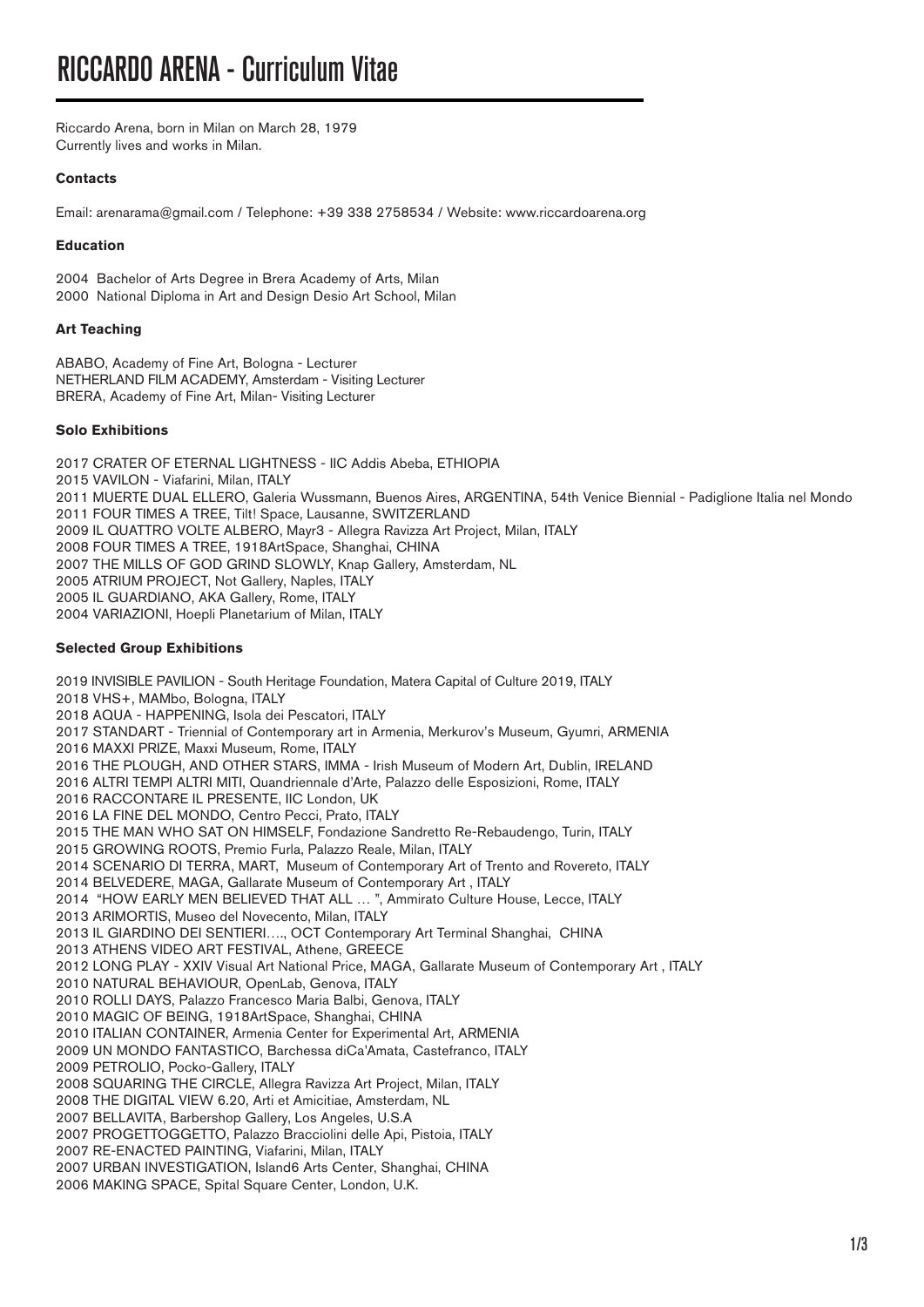2006 GROTTO, Studio 1.1, London U.K 2006 DISSERTARE/ DISERTARE, Center of Contemporary Art, Genazzano, ITALY 2005 NAPOLI PRESENTE, PAN Museum of Contemporary Art, Naples, ITALY 2005 ART OF ITALIAN DESIGN, Foundation of Megaron Plus, Athens, GREECE 2005 ONE LAB, Not Gallery, Naples, ITALY 2005 MADE IN ITALY, Harrods, London, U.K.

### **Selected Film/Video Screening**

2019 VHS+, MAMbo, Bologna, ITALY 2016 CINQUANT'ANNI DI STORIA E DI ARTE AL MA\*GA, MAGA, Gallarate, ITALY 2013 ATHENS VIDEO ART FESTIVAL, Athene, GREECE 2011 FLOATING SPACES | ART FILMS SCREENINGS, Teatro Paravento, Locarno, SWITZERLAND 2011 LES URBAINES FESTIVAL, Espace Arlaud, Le Bourg, Lausanne, SWITZERLAND 2010 ON.FOCUS RICCARDO ARENA, Palais De Glace, Buenos Aires, ARGENTINA 2010 ARTE VIDEO ROMA FESTIVAL FINAL TOUR, MLAC, Sapienza Università di Roma, ITALY 2010 RETOUR DE FIAV.09, vidéo primées au FIAV.09, Esca/Ppcm, Nimes, FRANCE 2009 THE MOBILE ARCHIVE, Stacion - Center for Contemporary Art Prishtina, Republic of KOSOVA 2009 INVIDEO 2009 SENZA META. NO DESTINATION, Spazio Oberdan, Milano, ITALY 2009 VIDEOHOLICA, Archeology Museum, Varna, BULGARY 2009 LAGO FILM FEST, Revine Lago, Treviso, ITALY 2009 CROSS TALK, Gödör Klub, Budapest, HUNGARY 2008 VIDEOART YEARBOOK 2008, Complesso di S.ta Cristina, Bologna, ITALY 2008 FIAV.08 , Ecole des Beaux arts d'Alger, Algiers, TUNIS 2008 EXPANDED UNREAL, Spazio Museo" Luigi Mari ", Tolentino, ITALY 2008 BLANK SCREEN, Rising Mutiny, Napoli, ITALY 2006 THE GAZE, Whitechapel Art Gallery, London, U.K. 2004 I.G.A.C.R. Arengario of Milan, Milan, ITALY 2003 SONICITY, Corviale, Rome, ITALY 2003 TIMELINE, Theatre Piccolo of Milan, ITALY

### **Books**

2019 LuDD! The Topography of Light - Novel, Artist Edition

### **Workshops, Readings and Talks**

2019 NETHERLAND FILM ACADEMY, Artistic Workshop, Amsterdam, NL 2019 GALLERIA MILANO, Reading and Conferences, Milan, ITALY 2019 FILATURA DELL'ALBEDO, Artistic Workshop, M8 Ecoumuseo, Milan, ITALY 2019 LIBRERIA BODONI, SPAZIO B, Reading and Conferences, Turin, ITALY 2019 PAV - Parco Arte Vivente, Reading and Conferences, Turin, ITALY 2019 LuDD! Reading, Brera Academy of Arts, Milan, ITALY 2019 INVISIBLE PAVILLIONS, Ipogeal System Of Viceconte Palace, Reading, 2019, ITALY 2019 LuDD! Reading, MAMbo, Bologna, ITALY 2018 FATTI DI CULTURA, "CHE FARE" Cultural Association, Talk, Mantova, ITALY 2018 20 ANNI DEL DIPARTIMENTO EDUCATIVO, Video Art Workshop, MAGA, Gallarate Museum of Contemporary Art, ITALY 2018 ANATOMIA DI UNA VISIONE, Artistic Workshop, PIA Persistence is All, Lecce, ITALY 2017 IMAGES AS A LABYRINTH, Artistic Workshop, Addis Ababa University's Alle School of Fine Arts and Design, ETHIOPIA 2017 IL LABIRINTO DELLE IMMAGINI, Didactic Program, MAGA, Gallarate Museum of Contemporary Art , ITALY 2017 4TH WORLD CONGRESS OF PSYCHOGEOGRAPHY, University of Huddersfield, UK 2017 TOPOGRAPHY OF A VISION, Artistic Workshop, TUMO, Yerevan, ARMENIA 2017 THE ARTIST AS RESEARCHER, Artistic Workshop, Viafarini and MIBACT Fabbrica del Vapore, Milan, ITALY 2016 GRAND TOUR D'ITALIE (Selected Artist), Talk, Viafarini, Milan, ITALY 2015 VAVILON, Research Conferences, Viafarini, Milan, ITALY

#### **Residencies**

2017 IIC Addis Abeba, ETHIOPIA 2016 KOOSHK, residency, Teheran, IRAN 2015 IN FAVOUR OF A TOTAL ECLIPSE, Residency, Fiorucci Art Trust, Stromboli, ITALY 2015 VIR, Viafarini Residency, Milan, ITALY 2014 DENSI DIALOGHI, Ammirato Culture House, Lecce, ITALY 2007 MEDIATERRAE VOL.1, Workshop, Alta Irpinia, ITALY

#### **Grant & Prize**

2016 MAXXI PRIZE, Maxxi Museum, Rome, ITALY (Finalist) 2011 LONG PLAY - XXIV Visual Art National Price, MAGA, Gallarate Museum of Contemporary Art , ITALY (Winner) 2006 MANUALMENTE | 1ST. PRIZE Villa Panza, Varese, ITALY (Winner)